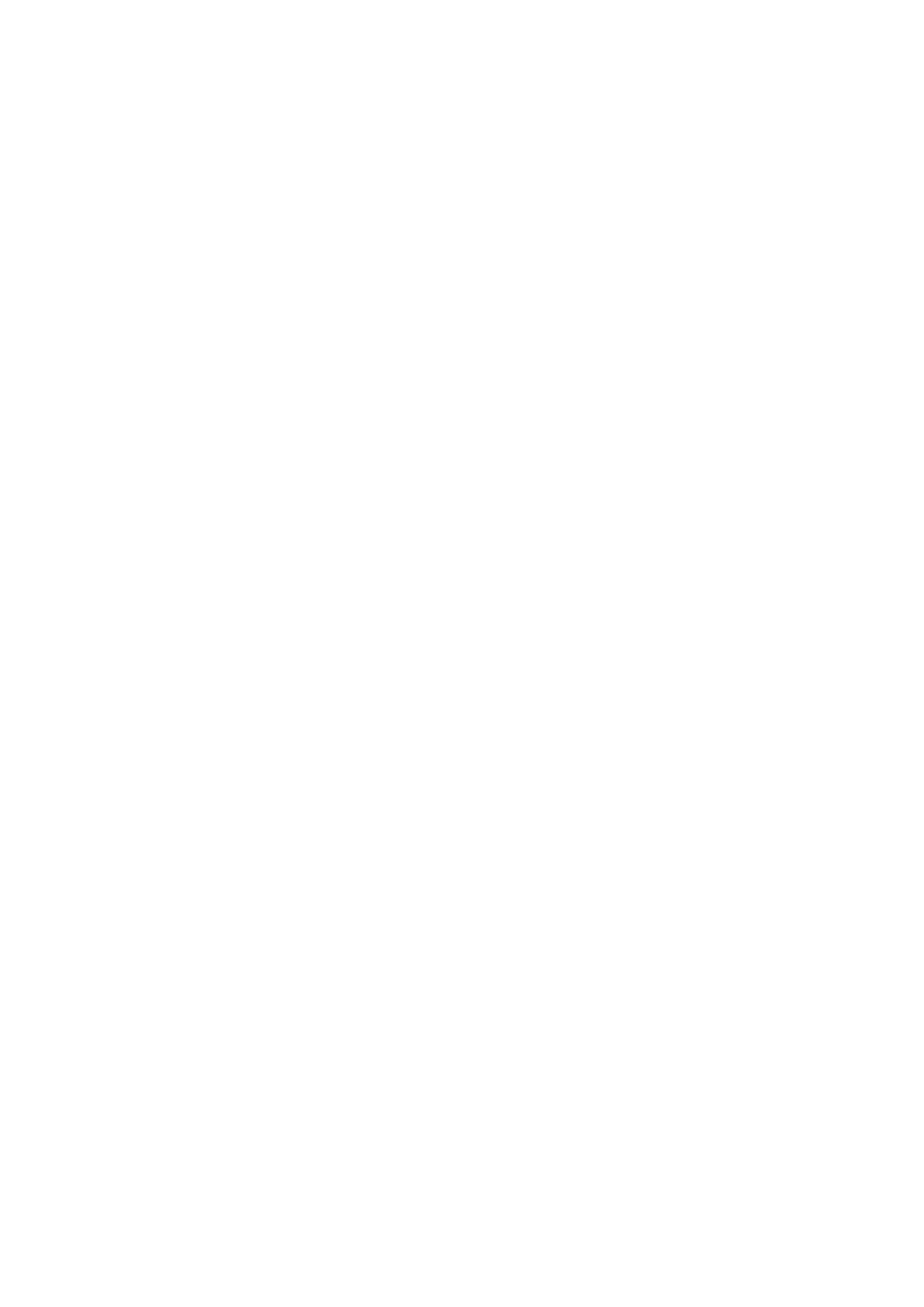### THE TWO-WEIGHT HARDY INEQUALITY: A NEW ELEMENTARY AND UNIVERSAL PROOF

#### AMIRAN GOGATISHVILI AND LUBOŠ PICK

ABSTRACT. We give a new proof of the known criteria for the inequality

$$
\left(\int_0^\infty \left(\int_0^t f\right)^q w(t)\,dt\right)^{\frac{1}{q}} \leq C\left(\int_0^\infty f^p v\right)^{\frac{1}{p}}.
$$

The innovation is in the elementary nature of the proof and its versatility.

#### 1. Introduction

Consider the two-weight Hardy inequality

(1.1) 
$$
\left(\int_0^\infty \left(\int_0^t f\right)^q w(t) dt\right)^{\frac{1}{q}} \leq C \left(\int_0^\infty f^p v\right)^{\frac{1}{p}},
$$

in which  $C$  is a positive constant independent of a nonnegative measurable function  $f$  on  $(0, \infty)$ , v and w are fixed nonnegative measurable functions on  $(0, \infty)$  (weights),  $p \in [1, \infty)$ , and  $q \in (0,\infty)$ . The requirement  $p \in [1,\infty)$  is reasonable since for  $p \in (0,1)$  there are functions in weighted  $L^p$  which are not locally integrable.

The problem of characterizing pairs of weights for which (1.1) is true has a long and rich history and it would be impossible to mention here every contribution. For  $p = q > 1$ ,  $v = 1, w(t) = t^{-q}$  and  $C = p'$ , it is just the boundedness of the integral averaging operator on  $L^p(0,\infty)$ , a result almost one century old, which appears in classical Hardy's papers in 1920's, see [5]. The beginning of investigation of a general weighted case goes back to 1950's, and it starts with the paper by Kac and Krein [6] in which a characterization for  $p = q = 2$ and  $v = 1$  can be found. In 1950's and 1960's, plenty of partial results were obtained by Beesack, see e.g. [1]. In late 1960's and in 1970's, a boom in the so-called *convex case* ( $p \leq q$ , named after the convexity of  $t \mapsto t^{\frac{q}{p}}$  was seen. For  $p = q$ , a characterization was obtained by Tomaselli [15], Talenti [14] and Muckenhoupt [9]. It was extended to  $p \leq q$  by Bradley [4], the same result is also stated without proof in [7]. Many authors referred further to an untitled and unpublished manuscript by Artola, and in  $[10]$ , a paper by D.W. Boyd and J.A. Erdős was quoted, which most likely was never published. In any case, (1.1) holds if and only if

$$
\sup_{t\in(0,\infty)}\left(\int_t^\infty w\right)^{\frac{1}{q}}\left(\int_0^t v^{1-p'}\right)^{\frac{1}{p'}}<\infty\quad\text{for }1
$$

Date: September 28, 2021.

<sup>2010</sup> Mathematics Subject Classification. 26D10.

Key words and phrases. Two-weight Hardy inequality, universal and elementary proof.

This research was supported by the grant P201-18-00580S of the Czech Science Foundation. The research of A. Gogatishvili was also supported by Czech Academy of Sciences RVO: 67985840.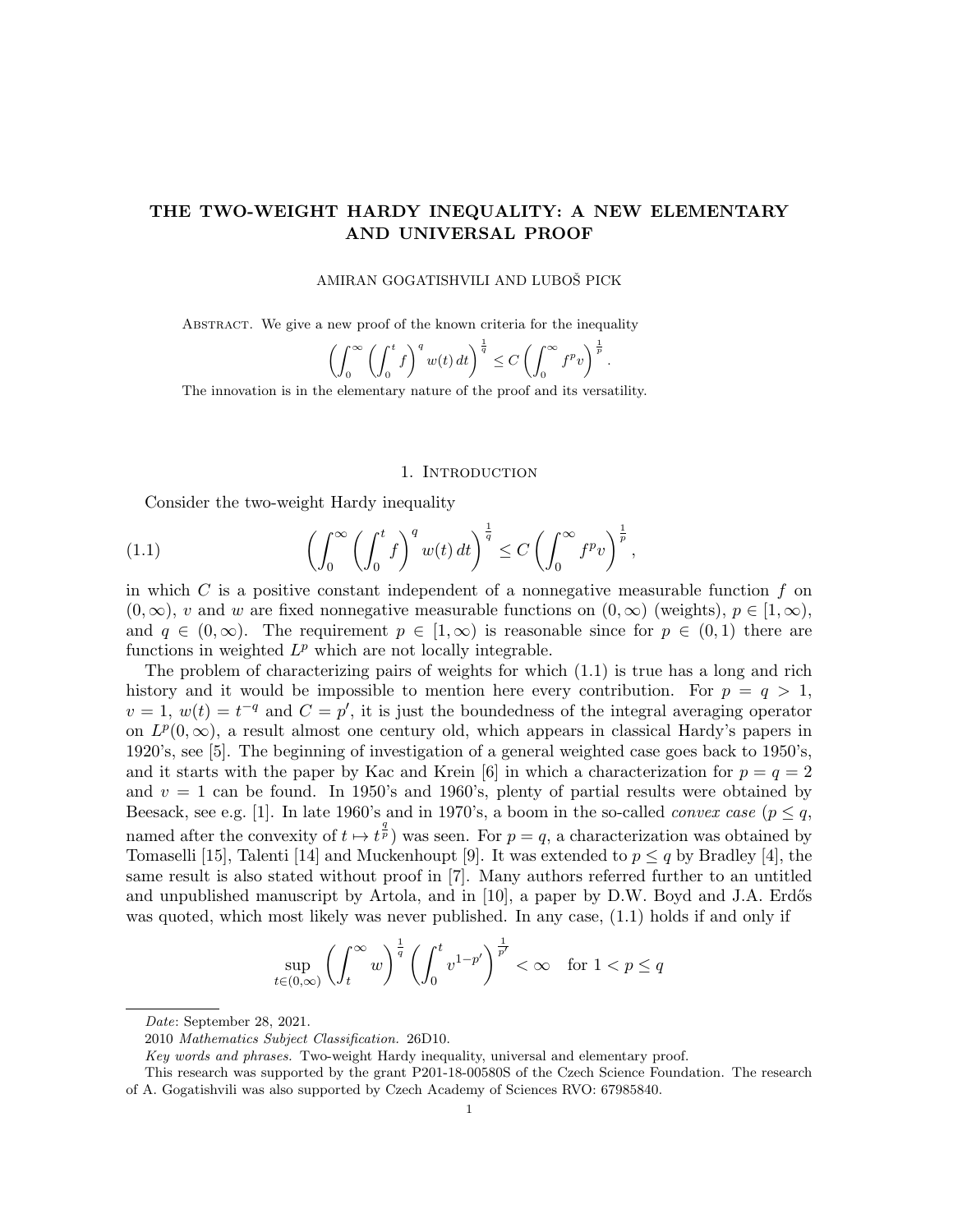and

$$
\sup_{t\in(0,\infty)}\left(\int_t^\infty w\right)^{\frac{1}{q}}\mathop{\mathrm{ess~sup}}_{s\in(0,t)}\frac{1}{v(s)} < \infty \quad \text{for $1=p\leq q$}.
$$

Here and throughout, if  $p \in (0, \infty]$ , then  $p'$  denotes the conjugate exponent defined by  $\frac{1}{p} + \frac{1}{p'}$  $\frac{1}{p'}=$ 1. Observe that 1 and  $\infty$  are conjugate exponents and that p' is negative when  $p \in (0,1)$ .

The non-convex case  $(p > q)$  turned out to be more difficult to handle, and it had to wait till 1980's and 1990's for appropriate treatment. The first characterization, for  $1 \le q < p <$ ∞, was obtained by Maz'ya and Rozin, see [8], who proved that a necessary and sufficient condition is

$$
\int_0^\infty \left(\int_t^\infty w\right)^{\frac{r}{q}}\left(\int_0^t v^{1-p'}\right)^{\frac{r}{q'}}v(t)^{1-p'}\,dt<\infty,
$$

where  $r = \frac{pq}{n}$  $\frac{pq}{p-q}$ . A universal characterization, sheltering both the convex and the non-convex cases and involving more general norms was obtained by Sawyer [11], but the condition in the non-convex case is expressed in terms of a discretized condition. While discretization techniques proved later to be of colossal theoretical importance, conditions expressed in terms of discretizing sequences are difficult to verify. Later, Sinnamon [12] characterized the inequality for  $0 < q < 1 < p < \infty$ . The criterion turns out to be the same as that of Maz'ya and Rozin but the proof, based on Halperin's level function, is very different. The case  $0 < q < p = 1$ was treated by Sinnamon and Stepanov [13], who moreover observed that, unless  $p = 1$ , Sinnamon's and Mazya-Rozin's results can be proved in a unified manner. The case  $p = 1$ , however, still required separate treatment. In [3], restriction of (1.1) to the cone of nonincreasing functions is studied, together with its discrete version. Some ideas developed there are useful also for the unrestricted case.

In this note we present a short, uniform and elementary proof, in which

- all cases are covered,
- $p > 1$  is not separated from  $p = 1$ ,
- only Fubini's theorem, Hölder's inequality, Minkowski's integral inequality and Hardy's lemma are used.

#### 2. The theorem and its proof

**Theorem 2.1.** Let v, w be weights on  $(0, \infty)$ ,  $p \in [1, \infty)$  and  $q \in (0, \infty)$ . For  $t \in (0, \infty)$ , denote

$$
V(t) = \begin{cases} \left(\int_0^t v^{1-p'}\right)^{\frac{1}{p'}} & \text{if } p \in (1, \infty),\\ \text{ess sup}_{s \in (0,t)} \frac{1}{v(s)} & \text{if } p = 1, \end{cases}
$$

and

$$
W(t) = \int_t^\infty w.
$$

Then there exists a positive constant C such that  $(1.1)$  holds for every nonnegative measurable function f on  $(0, \infty)$  if and only if  $A < \infty$ , where

$$
A = \begin{cases} \sup_{t \in (0,\infty)} V(t)W(t)^{\frac{1}{q}} & \text{if } p \leq q, \\ \int_0^\infty W^{\frac{p}{p-q}} dV^{\frac{pq}{p-q}} & \text{if } p > q, \end{cases}
$$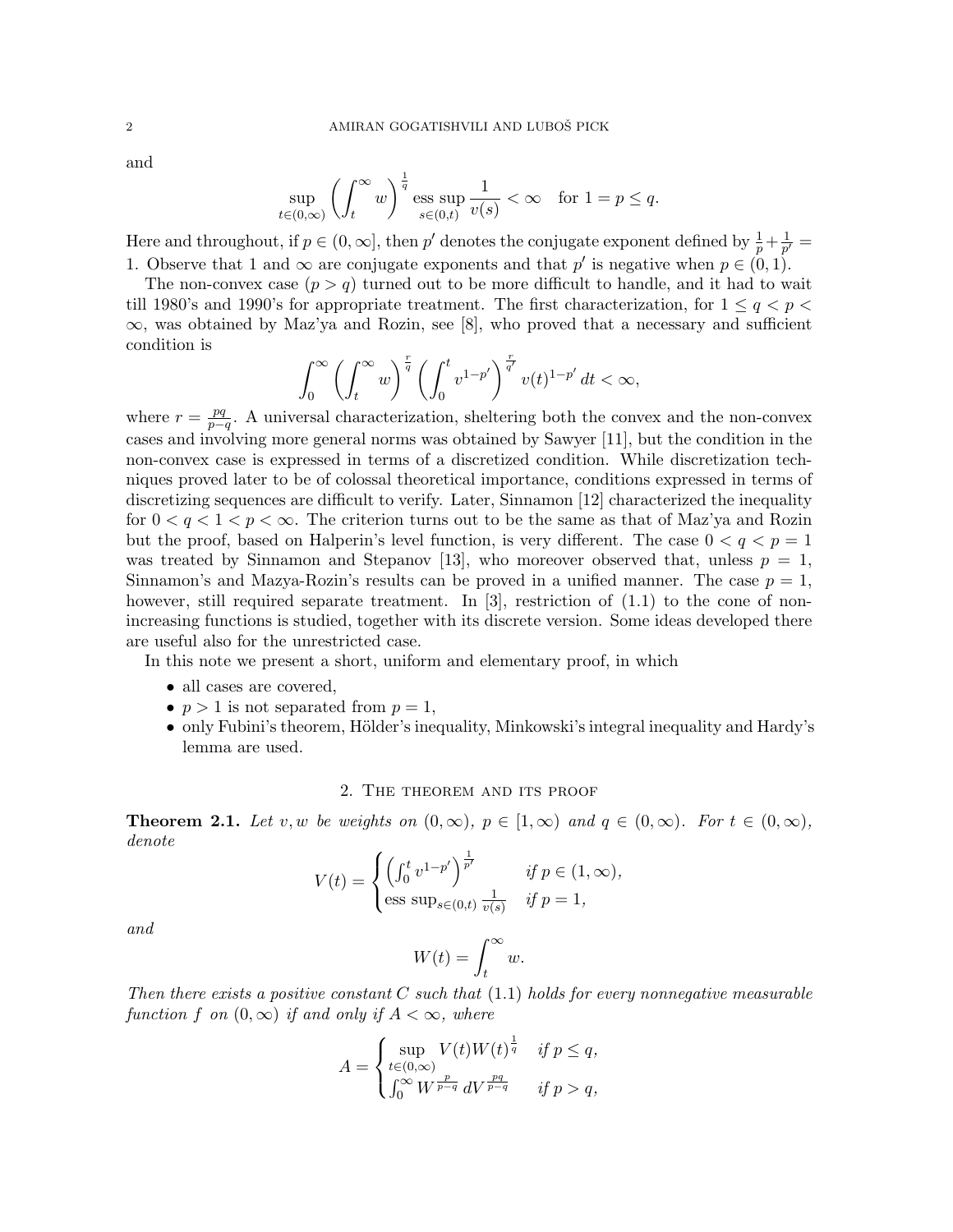in which the latter integral should be understood in the Lebesgue–Stieltjes sense with respect to the (monotone) function  $V^{\frac{pq}{p-q}}$ .

**Proof.** Sufficiency. Fix  $\varepsilon \in (0,1)$ . We claim that, for every nonnegative measurable function f on  $(0, \infty)$ , one has

(2.1) 
$$
\int_0^t f \lesssim \left(\int_0^t f^p V^{\varepsilon p} v\right)^{\frac{1}{p}} V(t)^{1-\varepsilon} \text{ for } t > 0.
$$

(We write  $\lesssim$  when the expression to the left of it is majorized by a constant times that on the right.) To show (2.1), fix  $t \in (0, \infty)$ . If  $p \in (1, \infty)$ , then, by Hölder's inequality,

$$
\int_0^t f = \int_0^t f V^{\varepsilon} v^{\frac{1}{p}} V^{-\varepsilon} v^{-\frac{1}{p}} \le \left( \int_0^t f^p V^{\varepsilon p} v \right)^{\frac{1}{p}} \left( \int_0^t V^{-\varepsilon p'} v^{1-p'} \right)^{\frac{1}{p'}}.
$$

By a change of variables, we obtain

$$
\int_0^t V^{-\varepsilon p'} v^{1-p'} = \int_0^t \left( \int_0^s v^{1-p'} \right)^{-\varepsilon} v^{1-p'} ds = \frac{1}{1-\varepsilon} \left( \int_0^s v^{1-p'} \right)^{1-\varepsilon} = \frac{1}{1-\varepsilon} V(t)^{(1-\varepsilon)p'},
$$

hence

$$
\int_0^t f \lesssim \left( \int_0^t f^p V^{\varepsilon p} v \right)^{\frac{1}{p}} V(t)^{1-\varepsilon},
$$

and  $(2.1)$  follows. If  $p = 1$ , then we get  $(2.1)$  from

$$
\int_0^t f = \int_0^t f v^{-\varepsilon} v v^{-1+\varepsilon} \le \left( \int_0^t f V^{\varepsilon} v \right) V(t)^{1-\varepsilon}.
$$

Let  $p \leq q$ . Then  $A < \infty$  implies  $V \lesssim W^{-\frac{1}{q}}$ . Using this and (2.1), we get

$$
\int_0^t f \lesssim \left( \int_0^t f^p W^{-\frac{\varepsilon p}{q}} v \right)^{\frac{1}{p}} W(t)^{\frac{\varepsilon - 1}{q}} \quad \text{for } t > 0.
$$

Raising to q and integrating with respect to  $w(t) dt$ , we obtain

$$
\int_0^\infty \left(\int_0^t f\right)^q w(t)\,dt \lesssim \int_0^\infty \left(\int_0^t f(s)^p W(s)^{-\frac{\varepsilon p}{q}} v(s)\,ds\right)^{\frac{q}{p}} W(t)^{\varepsilon-1} w(t)\,dt.
$$

Next we apply Minkowski's integral inequality (note that  $\frac{q}{p} \geq 1$  and all the expressions in the play are nonnegative) in the form

$$
\int_0^{\infty} \left( \int_0^{\infty} F(s,t) \, d\mu_1(s) \right)^{\frac{q}{p}} \, d\mu_2(t) \le \left( \int_0^{\infty} \left( \int_0^{\infty} F(s,t)^{\frac{q}{p}} \, d\mu_2(t) \right)^{\frac{p}{q}} \, d\mu_1(s) \right)^{\frac{q}{p}},
$$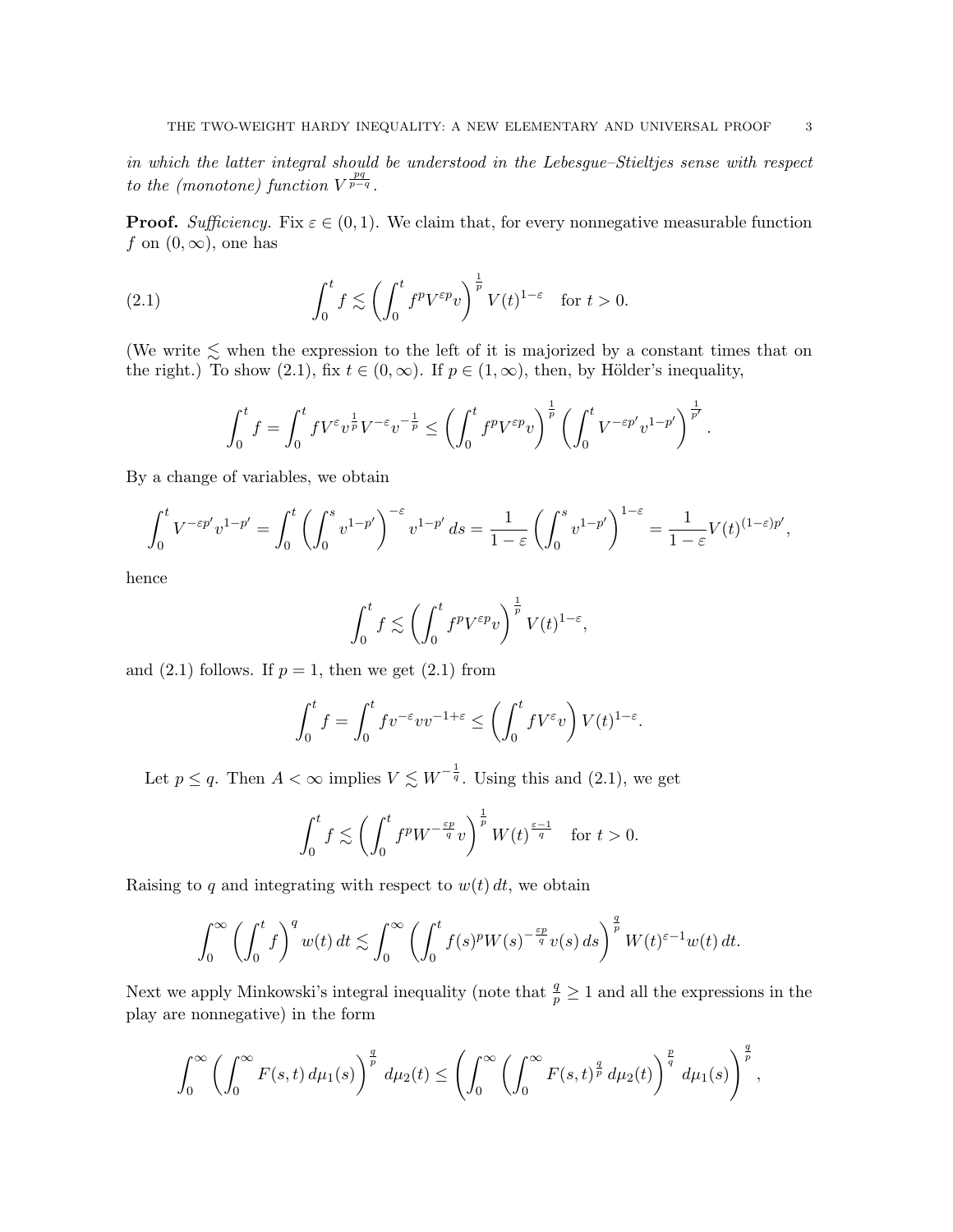in which  $F(s,t) = \chi_{(0,t)}(s) f(s)^p$ ,  $\chi$  denotes the characteristic function,  $d\mu_1(s) = W(s)^{-\frac{\varepsilon p}{q}} v(s) ds$ and  $d\mu_2(t) = W(t)^{\varepsilon - 1} w(t) dt$ . We thus obtain

$$
\int_0^\infty \left( \int_0^t f(s)^p W(s)^{-\frac{\varepsilon p}{q}} v(s) ds \right)^{\frac{q}{p}} W(t)^{\varepsilon-1} w(t) dt
$$
  
\n
$$
\leq \left( \int_0^\infty f(s)^p W(s)^{-\frac{\varepsilon p}{q}} v(s) \left( \int_s^\infty W(t)^{\varepsilon-1} w(t) dt \right)^{\frac{p}{q}} ds \right)^{\frac{q}{p}}
$$
  
\n
$$
\approx \left( \int_0^\infty f^p v \right)^{\frac{q}{p}}.
$$

(We write  $\approx$  when both  $\lesssim$  and  $\gtrsim$  apply.) Altogether, we arrive at

$$
\int_0^\infty \left(\int_0^t f\right)^q w(t) \, dt \lesssim \left(\int_0^\infty f^p v\right)^{\frac{q}{p}},
$$

and (1.1) follows.

Let  $p > q$ . Fix  $\alpha \in (0, \infty)$ . We shall use the symbol  $V(\infty)$  for  $\lim_{t\to\infty} V(t)$  (this limit always exists, either finite or infinite, owing to the monotonicity of  $V$ ). By  $(2.1)$ ,

$$
\int_0^\infty \left(\int_0^t f\right)^q w(t) dt \lesssim \int_0^\infty \left(\int_0^t f^p V^{\varepsilon p} v\right)^{\frac{q}{p}} V(t)^{-\alpha q} V(t)^{(1-\varepsilon+\alpha)q} w(t) dt
$$
  

$$
\lesssim \int_0^\infty \left(\int_0^t f^p V^{\varepsilon p} v\right)^{\frac{q}{p}} \left(V(t)^{-\alpha p} - V(\infty)^{-\alpha p}\right)^{\frac{q}{p}} V(t)^{(1-\varepsilon+\alpha)q} w(t) dt
$$
  

$$
+ \int_0^\infty \left(\int_0^t f^p V^{\varepsilon p} v\right)^{\frac{q}{p}} V(t)^{(1-\varepsilon+\alpha)q} w(t) dt \cdot V(\infty)^{-\alpha q} = I + II.
$$

If  $V(\infty) = \infty$ , one has  $II = 0$ . Since

$$
V(t)^{(1-\varepsilon+\alpha)q} \approx \int_0^t V^{(1-\varepsilon+\alpha)q-\frac{pq}{p-q}} d(V^{\frac{pq}{p-q}}) \text{ for } t > 0
$$

and

$$
V(t)^{-\alpha p} - V(\infty)^{-\alpha p} = \int_t^{\infty} d(-V^{-\alpha p}) \text{ for } t > 0,
$$

monotonicity and Fubini's theorem yield

$$
I \lesssim \int_0^\infty \left( \int_t^\infty \left( \int_0^s f^p V^{\varepsilon p} v \right) d(-V^{-\alpha p})(s) \right)^{\frac{q}{p}} \left( \int_0^t V^{(1-\varepsilon+\alpha)q-\frac{pq}{p-q}} dV^{\frac{pq}{p-q}} \right) w(t) dt
$$
  

$$
\lesssim \int_0^\infty \left( \int_0^t \left( \int_s^\infty \left( \int_0^\tau f^p V^{\varepsilon p} v \right) d(-V^{-\alpha p})(\tau) \right)^{\frac{q}{p}} V(s)^{(1-\varepsilon+\alpha)q-\frac{pq}{p-q}} dV^{\frac{pq}{p-q}}(s) \right) w(t) dt
$$
  

$$
= \int_0^\infty \left( \int_s^\infty \left( \int_0^\tau f^p V^{\varepsilon p} v \right) d(-V^{-\alpha p})(\tau) \right)^{\frac{q}{p}} V(s)^{(1-\varepsilon+\alpha)q-\frac{pq}{p-q}} W(s) dV^{\frac{pq}{p-q}}(s).
$$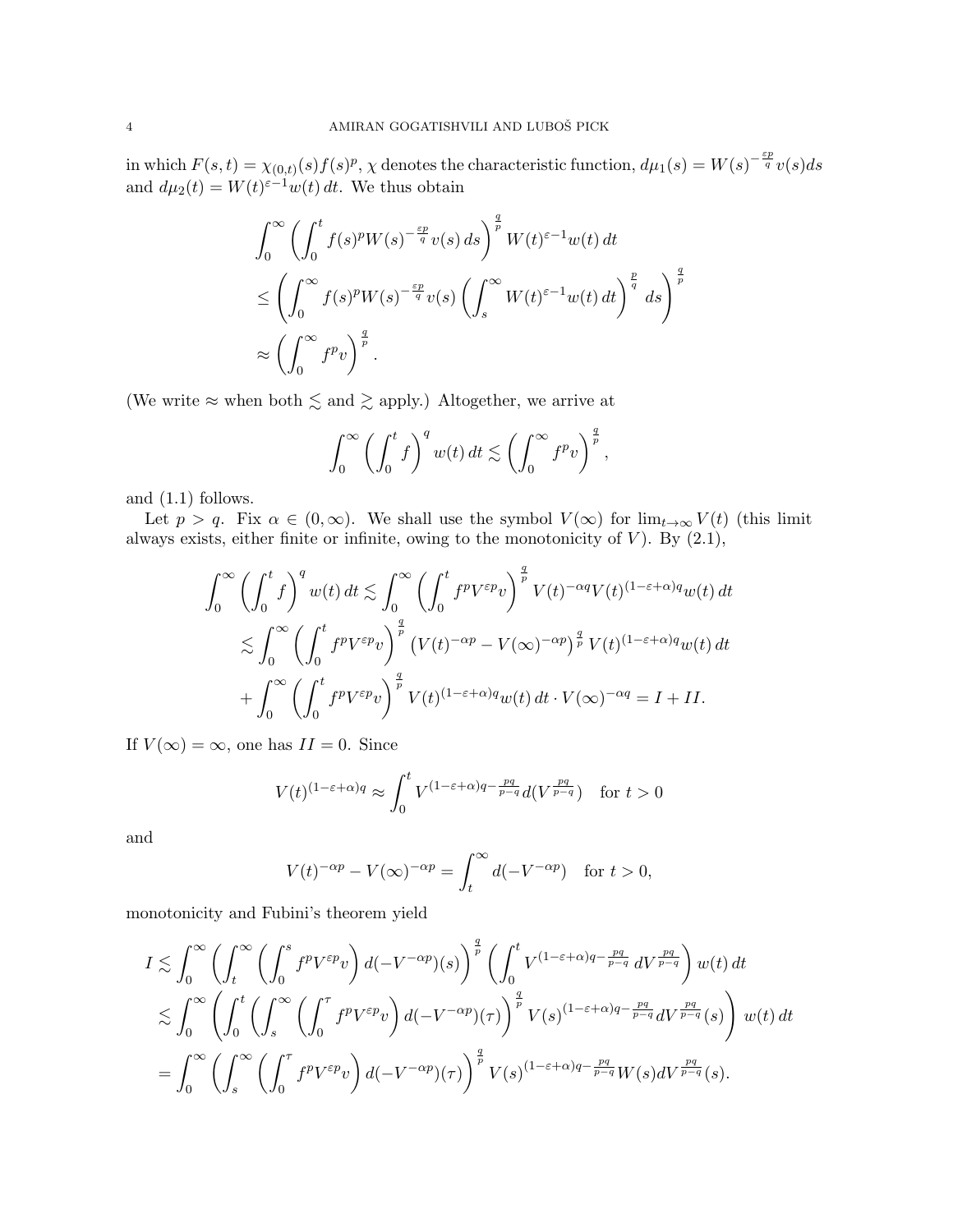Thus, owing to  $A < \infty$ , Hölder's inequality, and Fubini's theorem,

$$
I \lesssim \left(\int_0^\infty W^{\frac{p}{p-q}} dV^{\frac{pq}{p-q}} \right)^{\frac{p-q}{p}} \left(\int_0^\infty \left(\int_s^\infty \left(\int_0^\tau f^p V^{\varepsilon p} v\right) d(-V^{-\alpha p})(\tau)\right) V(s)^{(1-\varepsilon+\alpha)p-\frac{p^2}{p-q}} dV^{\frac{pq}{p-q}}(s)\right)^{\frac{q}{p}}
$$
  

$$
\lesssim \left(\int_0^\infty \left(\int_0^\tau f^p V^{\varepsilon p} v\right) \left(\int_0^\tau V^{(1-\varepsilon+\alpha)p-\frac{p^2}{p-q}} dV^{\frac{pq}{p-q}}\right) d(-V^{-\alpha p})(\tau)\right)^{\frac{q}{p}}
$$
  

$$
\approx \left(\int_0^\infty \left(\int_0^\tau f^p V^{\varepsilon p} v\right) V(\tau)^{(\alpha-\varepsilon)p} d(-V^{-\alpha p})(\tau)\right)^{\frac{q}{p}}
$$
  

$$
= \left(\int_0^\infty f(y)^p V(y)^{\varepsilon p} v(y) \int_y^\infty V^{(\alpha-\varepsilon)p} d(-V^{-\alpha p}) dy\right)^{\frac{q}{p}} \approx \left(\int_0^\infty f^p v\right)^{\frac{q}{p}}.
$$

If  $V(\infty) < \infty$ , we have

$$
II \leq \int_0^\infty \left( \int_0^t f^p v \right)^{\frac{q}{p}} V(t)^{(1+\alpha)q} w(t) dt \cdot V(\infty)^{-\alpha q} \leq \left( \int_0^\infty f^p v \right)^{\frac{q}{p}} \left( \int_0^\infty V^{(1+\alpha)q} w \right) V(\infty)^{-\alpha q}.
$$

Owing to  $A < \infty$ , Fubini's theorem, and Hölder's inequality, we get

$$
\int_0^\infty V^{(1+\alpha)q}w \approx \int_0^\infty \left(\int_0^t V^{\alpha q+q-p'}v^{1-p'}\right)w(t) dt = \int_0^\infty V^{\alpha q+q-p'}v^{1-p'}W
$$
  

$$
\lesssim \left(\int_0^\infty V^{\alpha p-p'}v^{1-p'}\right)^{\frac{q}{p}} \left(\int_0^\infty W(t)^{\frac{p}{p-q}}dV^{\frac{pq}{p-q}}\right)^{\frac{p-q}{p}} \lesssim V(\infty)^{\alpha q},
$$

establishing  $II \lesssim (\int_0^\infty f^p v)^{\frac{q}{p}}$ . This shows sufficiency.

*Necessity.* Let  $p \leq q$  and assume that (1.1) holds. Fix  $t \in (0, \infty)$ . Then

$$
\int_0^\infty \left(\int_0^s f\right)^q w(s) \, ds \ge \int_t^\infty \left(\int_0^s f\right)^q w(s) \, ds \ge W(t) \left(\int_0^t f\right)^q.
$$

Therefore, (1.1) yields

(2.2) 
$$
C \ge W(t)^{\frac{1}{q}} \sup_{f \ge 0} \frac{\int_0^t f}{(\int_0^\infty f^p v)^{\frac{1}{p}}}.
$$

We claim that

(2.3) 
$$
\sup_{f \ge 0} \frac{\int_0^t f}{(\int_0^\infty f^p v)^{\frac{1}{p}}} = V(t).
$$

Indeed, if  $p > 1$ , then we have, by Hölder's inequality,

$$
\int_0^t f = \int_0^t f v^{\frac{1}{p}} v^{-\frac{1}{p}} \le \left( \int_0^t f^p v \right)^{\frac{1}{p}} \left( \int_0^t v^{-\frac{p'}{p}} \right)^{\frac{1}{p'}} \le \left( \int_0^\infty f^p v \right)^{\frac{1}{p}} V(t)
$$

for every measurable  $f \geq 0$ . On the other hand, this inequality is saturated by the choice  $f = v^{1-p'} \chi_{(0,t)}$ , since  $f^p v = f$ , and, consequently,

$$
\int_0^t f = \left(\int_0^t f^p v\right)^{\frac{1}{p}} \left(\int_0^t f^p v\right)^{\frac{1}{p'}} = \left(\int_0^\infty f^p v\right)^{\frac{1}{p}} V(t).
$$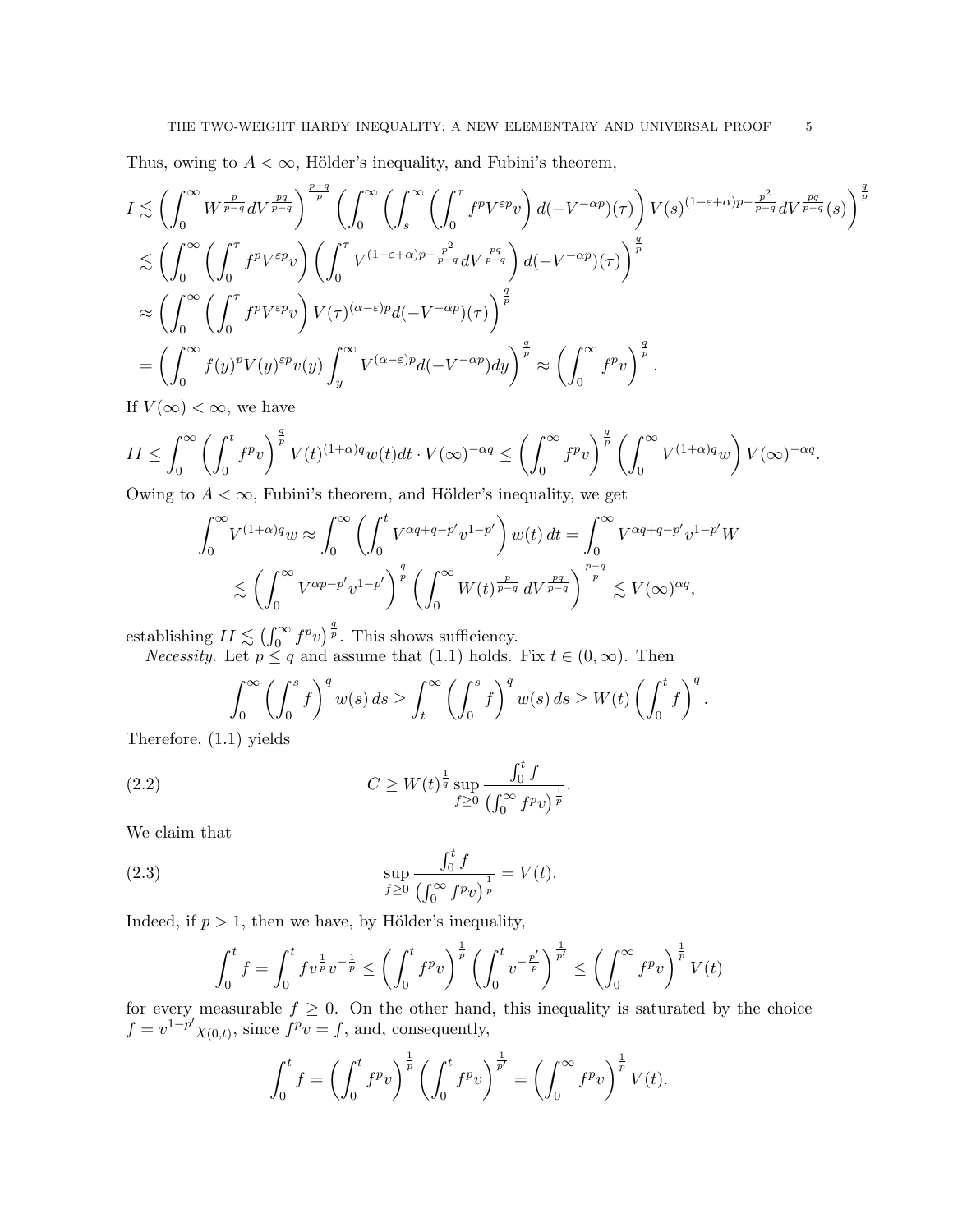If  $p = 1$ , then we, once again, obtain

$$
\int_0^t f = \int_0^t f v v^{-1} \le V(t) \int_0^t f v \le V(t) \int_0^\infty f v
$$

for every measurable  $f \geq 0$ . In order to saturate this inequality, fix any  $\lambda < V(t)$ . Then there exists a set  $E \subset (0,t)$  of positive measure such that  $\frac{1}{v} \geq \lambda$  on E. Set  $f = \frac{\chi_E}{v}$ . Then

$$
\int_0^t f = \int_E \frac{1}{v} \ge \lambda |E| = \lambda \int_0^\infty f v.
$$

On letting  $\lambda \to V(t)$ <sub>-</sub>, we get

$$
\int_0^t f \ge V(t) \int_0^\infty f v.
$$

In any case,  $(2.3)$  follows. Since t was arbitrary, plugging  $(2.3)$  into  $(2.2)$  yields

$$
C \geq \sup_{t \in (0,\infty)} W(t)^{\frac{1}{q}} \sup_{f \geq 0} \frac{\int_0^t f}{(\int_0^\infty f^p v)^{\frac{1}{p}}} = \sup_{t \in (0,\infty)} W(t)^{\frac{1}{q}} V(t),
$$

establishing  $A < \infty$ .

Let  $p > q$  and  $p > 1$ , denote  $r = \frac{pq}{n-q}$  $\frac{pq}{p-q}$  and  $B = \int_0^\infty V^r W^{\frac{r}{p}} w$ . Let  $\theta \in (\frac{r}{p'}$  $\frac{r}{p'}, \infty$  and set

$$
f(t) = \left(\int_t^{\infty} W^{\frac{r}{p}} wV^{r-\theta p'}\right)^{\frac{1}{p}} V(t)^{(\theta-1)(p'-1)} v(t)^{1-p'} \text{ for } t > 0.
$$

By Fubini's theorem,

$$
\int_0^\infty f^p v = \int_0^\infty \left( \int_t^\infty W^{\frac{r}{p}} w V^{r-\theta p'} \right) V(t)^{(\theta-1)p'} v(t)^{1-p'} dt
$$
  
= 
$$
\int_0^\infty W(s)^{\frac{r}{p}} w(s) V(s)^{r-\theta p'} \left( \int_0^s V^{(\theta-1)p'} v^{1-p'} \right) ds \approx B.
$$

On the other hand, by monotonicity,

$$
\int_0^\infty \left(\int_0^t f\right)^q w(t)dt \ge \int_0^\infty \left(\int_0^t V^{(\theta-1)(p'-1)} v^{1-p'}\right)^q \left(\int_t^\infty W^{\frac{r}{p}} w V^{r-\theta p'}\right)^{\frac{q}{p}} w(t)dt
$$
  

$$
\ge \int_0^\infty \left(\int_0^t V^{(\theta-1)(p'-1)+\frac{r}{p}-\frac{\theta p'}{p}} v^{1-p'}\right)^q \left(\int_t^\infty W^{\frac{r}{p}} w\right)^{\frac{q}{p}} w(t)dt \approx B.
$$

Altogether, (1.1) implies  $B^{\frac{1}{q}} \lesssim B^{\frac{1}{p}}$ . Using a standard approximation argument, we obtain  $B^{\frac{1}{r}} < \infty$ , hence  $B < \infty$ . Since  $A \approx B$  owing to integration by parts, we get  $A < \infty$ .

Finally, let  $p = 1$  and  $p > q$ . Fix some  $\sigma > 1$  and define

$$
E_k = \{ t \in (0, \infty) : \sigma^k < V(t) \le \sigma^{k+1} \} \quad \text{for } k \in \mathbb{Z}.
$$

Set  $\mathbb{A} = \{k \in \mathbb{Z} : E_k \neq \emptyset\}$ . Then  $(0, \infty) = \bigcup_{k \in \mathbb{A}} E_k$ , in which the union is disjoint and each  $E_k$  is a nondegenerate interval (which could be either open or closed at each end) with endpoints  $a_k$  and  $b_k$ ,  $a_k < b_k$ . For every  $k \in \mathbb{A}$ , we find  $\delta_k > 0$  so that  $a_k + \delta_k < b_k$  and

(2.4) 
$$
\int_{a_k}^{b_k} W^{\frac{q}{1-q}} w \le \sigma \int_{a_k + \delta_k}^{b_k} W^{\frac{q}{1-q}} w,
$$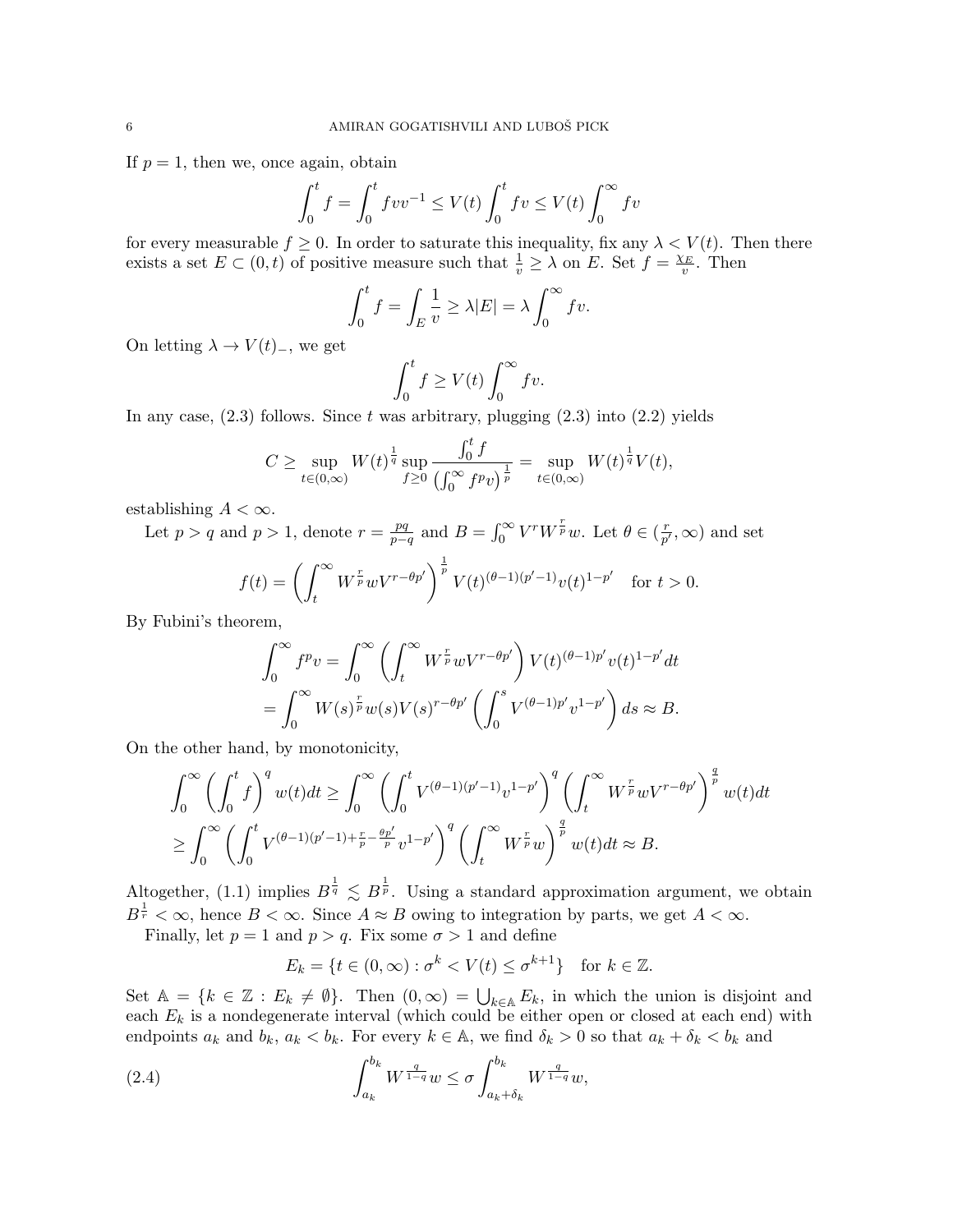which is clearly possible, and then we define the set

$$
G_k = \left\{ t \in (a_k, a_k + \delta_k) : \frac{1}{v(t)} > \sigma^k \right\}.
$$

Since V is non-decreasing and left-continuous,  $|G_k| > 0$  for every  $k \in \mathbb{A}$ . Set  $h = \sum_{k \in \mathbb{A}} \frac{\chi_{G_k}}{|G_k|}$  $\frac{\chi G_k}{|G_k|}$ . Then, for every  $k \in \mathbb{A}$ , one has

$$
(2.5) \qquad \int_0^{a_k+\delta_k} hv^{-1}V^{\frac{q}{1-q}} \ge \int_{a_k}^{a_k+\delta_k} hv^{-1}V^{\frac{q}{1-q}} = \frac{1}{|G_k|} \int_{G_k} V^{\frac{q}{1-q}} v^{-1} \ge \sigma^{\frac{k}{1-q}}.
$$

Fix  $t \in (0,\infty)$ . Then there is a uniquely defined  $k \in \mathbb{A}$  such that  $t \in (a_k, b_k]$ . Consequently,

$$
\int_0^t hV^{\frac{q}{1-q}} \le \sum_{j \in \mathbb{A}, j \le k} \frac{1}{|G_j|} \int_{G_j} V^{\frac{q}{1-q}} \le \sum_{j=-\infty}^k \sigma^{\frac{q(j+1)}{1-q}} = \frac{\sigma^{\frac{q(k+2)}{1-q}}}{\sigma^{\frac{q}{1-q}}-1}.
$$

On the other hand,

$$
\int_0^t dV^{\frac{q}{1-q}} \ge \int_0^{a_k} dV^{\frac{q}{1-q}} = V(a_k)^{\frac{q}{1-q}} \ge \sigma^{\frac{qk}{1-q}}.
$$

The last two estimates yield

(2.6) 
$$
\int_0^t hV^{\frac{q}{1-q}} \lesssim \int_0^t dV^{\frac{q}{1-q}} \text{ for } t > 0.
$$

Since  $W^{\frac{1}{1-q}}$  is non-increasing, we can apply Hardy's lemma (whose version for Lebesgue integrals can be found in [2, Chapter 2, Proposition 3.6] - note that the proof presented there works verbatim for Lebesgue–Stieltjes integrals) to (2.6) and get

(2.7) 
$$
\int_0^\infty hV^{\frac{q}{1-q}}W^{\frac{1}{1-q}} \lesssim \int_0^\infty W^{\frac{1}{1-q}}dV^{\frac{q}{1-q}}.
$$

Finally, using subsequently integration by parts, decomposition of  $(0, \infty)$  into  $\bigcup_{k \in \mathbb{A}} E_k$ , the definition of  $E_k$ , the fact that each  $E_k$  is an interval with endpoints  $a_k$ ,  $b_k$ ,  $(2.4)$ ,  $(2.5)$ , monotonicity of functions given by integrals, (1.1) applied to  $p = 1$  and  $f = hv^{-1}V^{\frac{q}{1-q}}W^{\frac{1}{1-q}}$ , and  $(2.7)$ , we get

$$
\begin{split} & \int_0^\infty W^{\frac{1}{1-q}} dV^{\frac{q}{1-q}} \leq 2 \int_0^\infty V^{\frac{q}{1-q}} W^{\frac{q}{1-q}} w = 2 \sum_{k \in \mathbb{A}} \int_{E_k} V^{\frac{q}{1-q}} W^{\frac{q}{1-q}} w \lesssim \sum_{k \in \mathbb{A}} \sigma^{\frac{(k+1)q}{1-q}} \int_{E_k} W^{\frac{q}{1-q}} w \\ & \lesssim \sum_{k \in \mathbb{A}} \sigma^{\frac{(k+1)q}{1-q}} \int_{a_k + \delta_k}^{b_k} W^{\frac{q}{1-q}} w \lesssim \sum_{k \in \mathbb{A}} \left( \int_0^{a_k + \delta_k} hv^{-1} V^{\frac{q}{1-q}} \right)^q \int_{a_k + \delta_k}^{b_k} W^{\frac{q}{1-q}} w \\ & \lesssim \sum_{k \in \mathbb{A}} \int_{a_k + \delta_k}^{b_k} \left( \int_0^t hv^{-1} V^{\frac{q}{1-q}} \right)^q W(t)^{\frac{q}{1-q}} w(t) \, dt \lesssim \int_0^\infty \left( \int_0^t hv^{-1} V^{\frac{q}{1-q}} W^{\frac{1}{1-q}} \right)^q w(t) \, dt \\ & \lesssim \left( \int_0^\infty h V^{\frac{q}{1-q}} W^{\frac{1}{1-q}} \right)^q \lesssim \left( \int_0^\infty W^{\frac{1}{1-q}} dV^{\frac{q}{1-q}} \right)^q, \end{split}
$$

in which the multiplicative constants depend only on  $C$  and  $q$ . This establishes, via a standard approximation argument, that  $A^{1-q} < \infty$ , which in turn yields  $A < \infty$ . The proof is complete.

 $\Box$